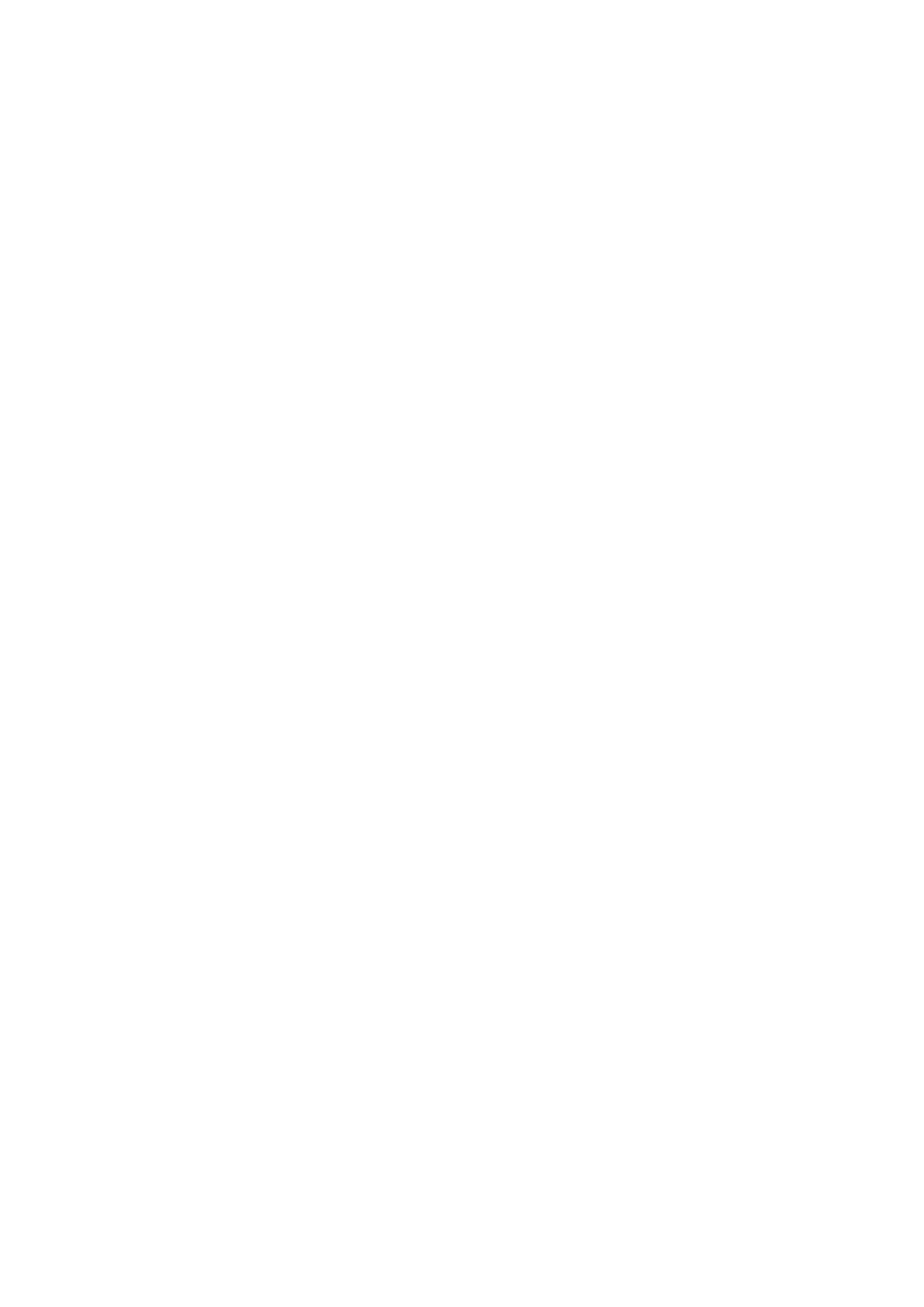

The Chair with the consent of the meeting agreed to consider the item regarding the cancellation of the next Independent Māori Statutory Board meeting at this time.

Resolution number IMSB/2016/33

MOVED by G Wilcox, seconded by L Ngamane:

That the Independent Māori Statutory Board:

a) agree to cancel the next meeting of the Independent Maori Statutory Board scheduled to be held on 4 July 2016.

**CARRIED**

## **1 Apologies**

Resolution number IMSB/2016/34

MOVED by K MacDonald, seconded by K Wilson:

That the Independent Māori Statutory Board:

a) accept the apologies from P Clark for lateness and J Smith for absence.

**CARRIED**

## **2 Declaration of Interest**

There were no declarations of interest.

#### **3 Confirmation of Minutes**

Resolution number IMSB/2016/35

MOVED by L Ngamane, seconded by G Wilcox:

That the Independent Māori Statutory Board:

a) confirm the ordinary minutes of its meeting, held on Monday, 2 May 2016, including the confidential section, as a true and correct record.

#### **CARRIED**

#### **4 Extraordinary Business**

The Chair with the consent of the meeting agreed to consider the item regarding the New Health and Safety At Work Act 2015 as Extraordinary Business after Item 10: Board Appointments to the Whenuapai Reference Group.

#### **5 Financial Report to 30 April 2016**

Resolution number IMSB/2016/36

MOVED by K Wilson, seconded by L Ngamane:

That the Independent Māori Statutory Board:

a) receive the Financial Report to 30 April 2016.

#### **CARRIED**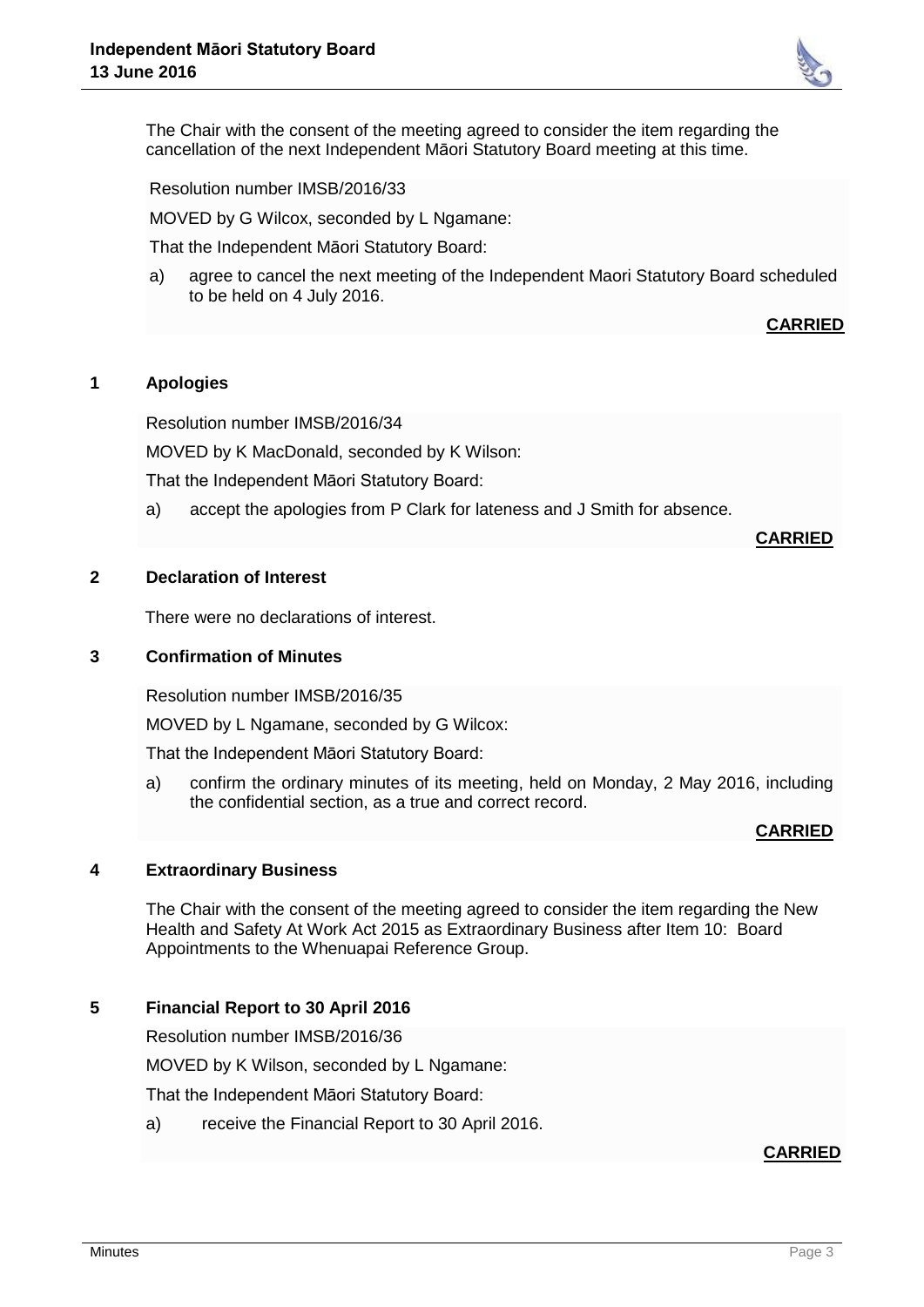# **6 Board Priorities Progress Report June 2016**

Resolution number IMSB/2016/37

MOVED by L Ngamane, seconded by K Wilson:

That the Independent Māori Statutory Board:

a) receive the Board Priorities Progress Report June 2016.

10.35 am J Tamihere entered the meeting.

# **7 Maori housing**

Resolution number IMSB/2016/38

MOVED by G Wilcox, seconded by L Ngamane:

That the Independent Māori Statutory Board:

a) receive the update report on Māori Housing.

#### **CARRIED**

**CARRIED**

# **8 Treaty of Waitangi Audit 2015 - Progress on Council's Treaty Audit Response Work Programme**

Resolution number IMSB/2016/39

MOVED by K Wilson, seconded by K MacDonald:

That the Independent Māori Statutory Board:

a) receive the Treaty of Waitangi Audit 2015 – Progress on Council's Treaty Audit Response Work Programme report.

#### **CARRIED**

#### **9 Scoping the Issues of Significance and Maori Plan.**

Resolution number IMSB/2016/40

MOVED by G Wilcox, seconded by K Wilson:

That the Independent Māori Statutory Board:

a) receive the report on scoping an approach to refresh the Issues of Significance to Māori in Tāmaki Makaurau and Māori Plan for Tāmaki Makaurau.

#### **CARRIED**

10.40 am P Clark entered the meeting.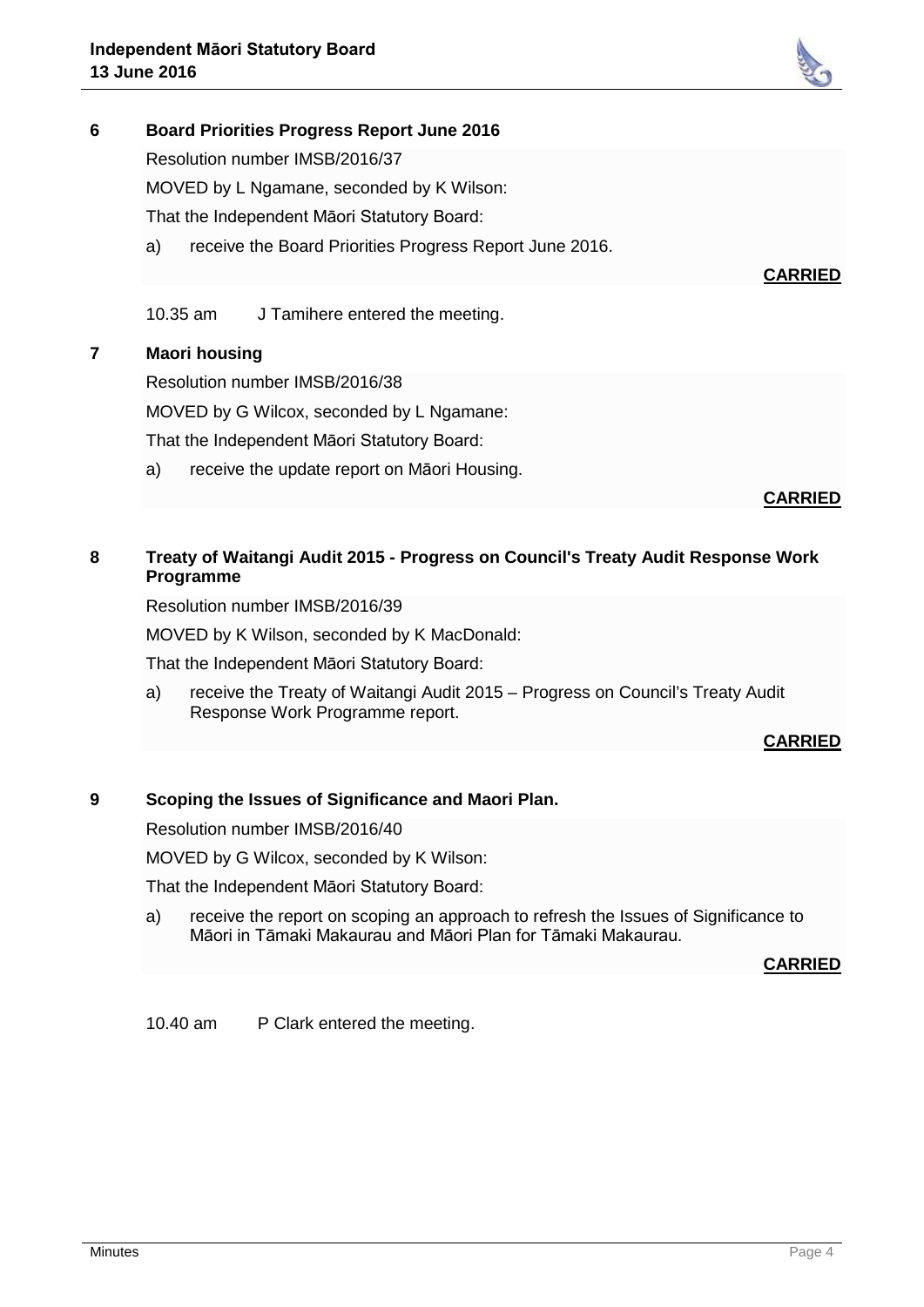

#### **10 Board Appointment to the Whenuapai Reference Group**

Resolution number IMSB/2016/41

MOVED by DE Taipari, seconded by L Ngamane:

That the Independent Māori Statutory Board:

- a) receive the Board Appointment to the Whenuapai Reference Group report.
- b) agree to appoint G Wilcox as the Independent Māori Statutory Board representative to the Whenuapai Reference Group.

#### **CARRIED**

#### **Defer item**

Resolution number IMSB/2016/42

MOVED by K MacDonald, seconded by G Wilcox:

a) That the Independent Māori Statutory Board: agree that Item 11: A life stages approach to improving the lives of Auckland Māori be deferred until after Item 4: Extraordinary Business.

**CARRIED**

#### **4 Extraordinary Business**

#### **4a Update on the Health and Safety Compliance**

The Independent Māori Statutory Board Chief Executive Officer updated the board on the New Health and Safety At Work Act 2015.

#### **Adjournment of Meeting**

The Chair with the consent of the meeting adjourned the meeting at this time.

- 10.54 am The meeting adjourned.
- 11.02 am The meeting reconvened. J Tamihere was not present.

#### **11 A life-stages approach to improving the lives of Auckland Maori**

Resolution number IMSB/2016/43

MOVED by P Clark, seconded by L Ngamane:

That the Independent Māori Statutory Board:

a) receive the presentation on the Stage Two Action Plan and that the Independent Māori Statutory Board also thank Laurence Kubiak and Peter Wilson from the NZIER for their presentation to the Independent Māori Statutory Board.

**CARRIED**